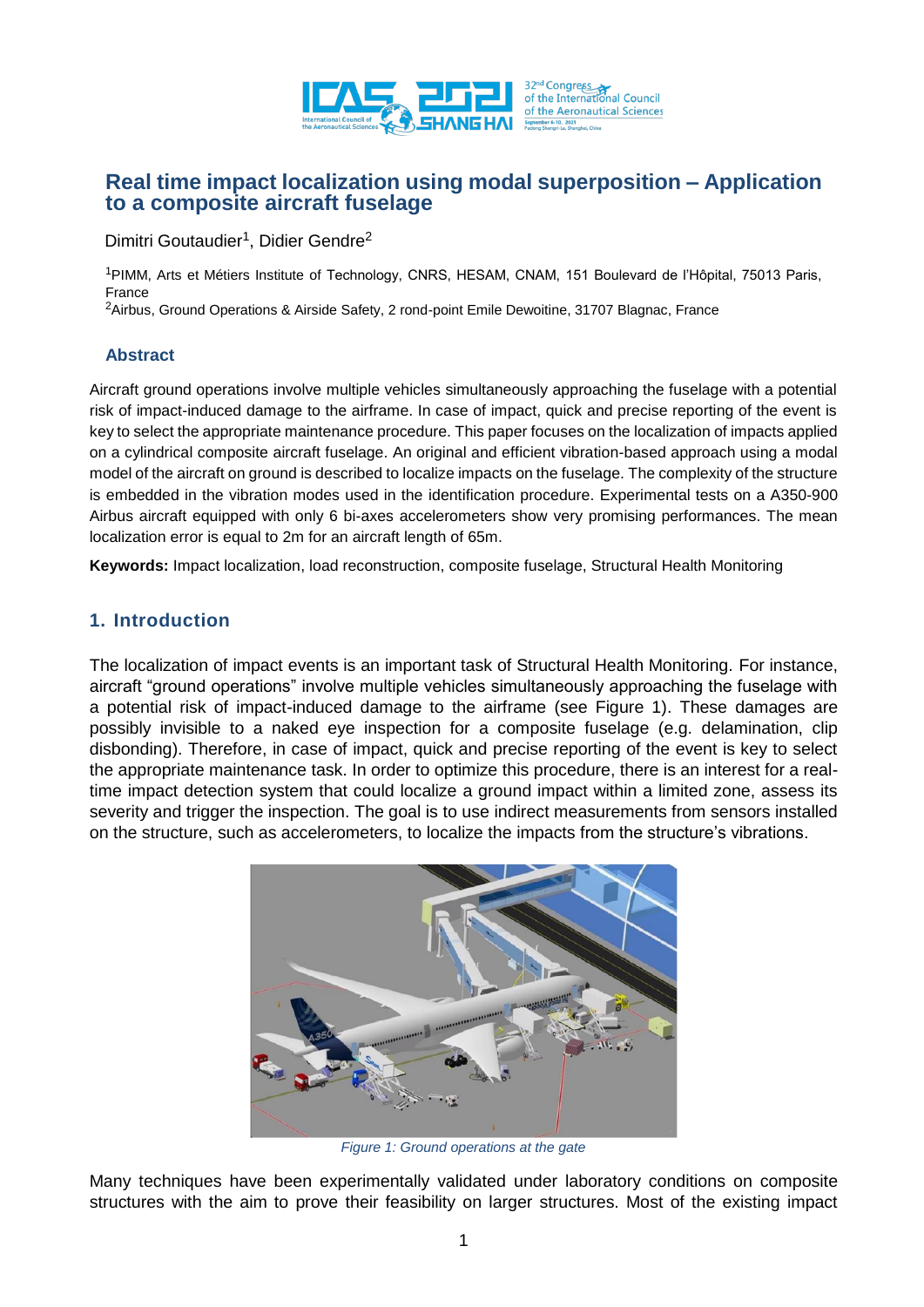localization techniques are based on a wave propagation approach referred in the scientific literature as triangulation. The principle is to capture the Time of Arrival (ToA) of some traveling waves generated by the impact at different sensor locations. The ToA delays are then used to infer the impact location with a wave propagation model [1,2]. Instead of using a wave propagation model that may not correctly represent the actual behavior of the propagation medium, a reference database, or baseline, can be used. The first step is to record offline the sensor measurements due to impacts applied at various locations on the structure. Then, in the case of an online impact event, the sensor measurements are compared to the baseline to infer the impact location [3,4]. Methods based on artificial neural networks (ANNs) have also been developed to triangulate the impact location from the ToA delays without any assumption on the propagation medium. ANNs are mathematical models that can be trained with a reference data set to model a nonlinear relationship between inputs and outputs [5,6]. Many other techniques have been proposed to localize an impact from vibration measurements. The linear inverse problem of impact force reconstruction can be solved by moving the candidate impact location [7,8,9]; the time reversal approach can be employed [10,11]; the maximum of the power signal distribution can be computed [12]; and various statistical methods have been developed [13,14,15]. In the case of a ground support equipment impact on a composite fuselage, complex wave propagation phenomena are expected to occur such as wave scattering, reflection, and attenuation. With the above-mentioned wave-based approaches, it would be necessary to significantly increase the number of sensors so that such phenomena would be negligible within each cell of the refined sensor network.

The proposed impact localization methodology is an attempt to circumvent both the scientific and the technical obstacles of classical triangulation techniques. In particular, the proposed methodology works with a small number of low sampling frequency accelerometers (200 Hz). The concession is to lower the expectations regarding the localization accuracy, which approximately reaches a few percent of the aircraft length. Sections 2 and 3 summarize the main ideas of the proposed impact localization approach. The interested reader can refer to [16,17,18] for a more comprehensive description. Section 4 presents the procedure employed for the tested aircraft and section 5 presents the results of the impact test campaign. Only the main findings are presented herein, the interested reader may refer to [19] for a complete description of both the theoretical and practical aspects of the presented methodology.

### **2. Linear compression with the modal superposition technique**

The proposed method is based on the well-known principle in Dynamics of modal superposition [20]. The idea is to describe the damped oscillations of the structure with a superposition of vibration modes, which correspond to specific deformations of the structure oscillating at particular frequencies (see Figure 2). From a mathematical standpoint, this technique describes a measured temporal signal  $s(t; F)$ , consecutive to an impact occurring at point F, with the relation [16]:

$$
s(t; F) \approx a(t) \cdot z(F) = a_1(t)z_1(F) + a_2(t)z_2(F) + \cdots
$$
 (1)

where the coefficients in the vector  $a(t)$  depend on the sensor location, the impact load history, and the modal properties of the structure. These latter can be identified experimentally or numerically with modal analysis techniques. The measured signal may correspond to displacements, velocities, accelerations or strains. Only acceleration measurements are employed in the present study.

It is a remarkable property of relation (1) that it separates the contribution of the impact point  $F$  to the response. The response model is indeed linear with respect to its image  $z(F)$  called in our previous works [16-19] the Amplified Modal Participation Vector (AMPV). It is then a simple task to identify the AMPV from well-known model identification techniques based on least-squares minimization. Besides, it can be shown that the sensor location has a great influence on the robustness of this identification with respect to measurement noise or model errors. In fact, optimal sensor locations can be derived by avoiding the nodal lines of specific mode shapes [17].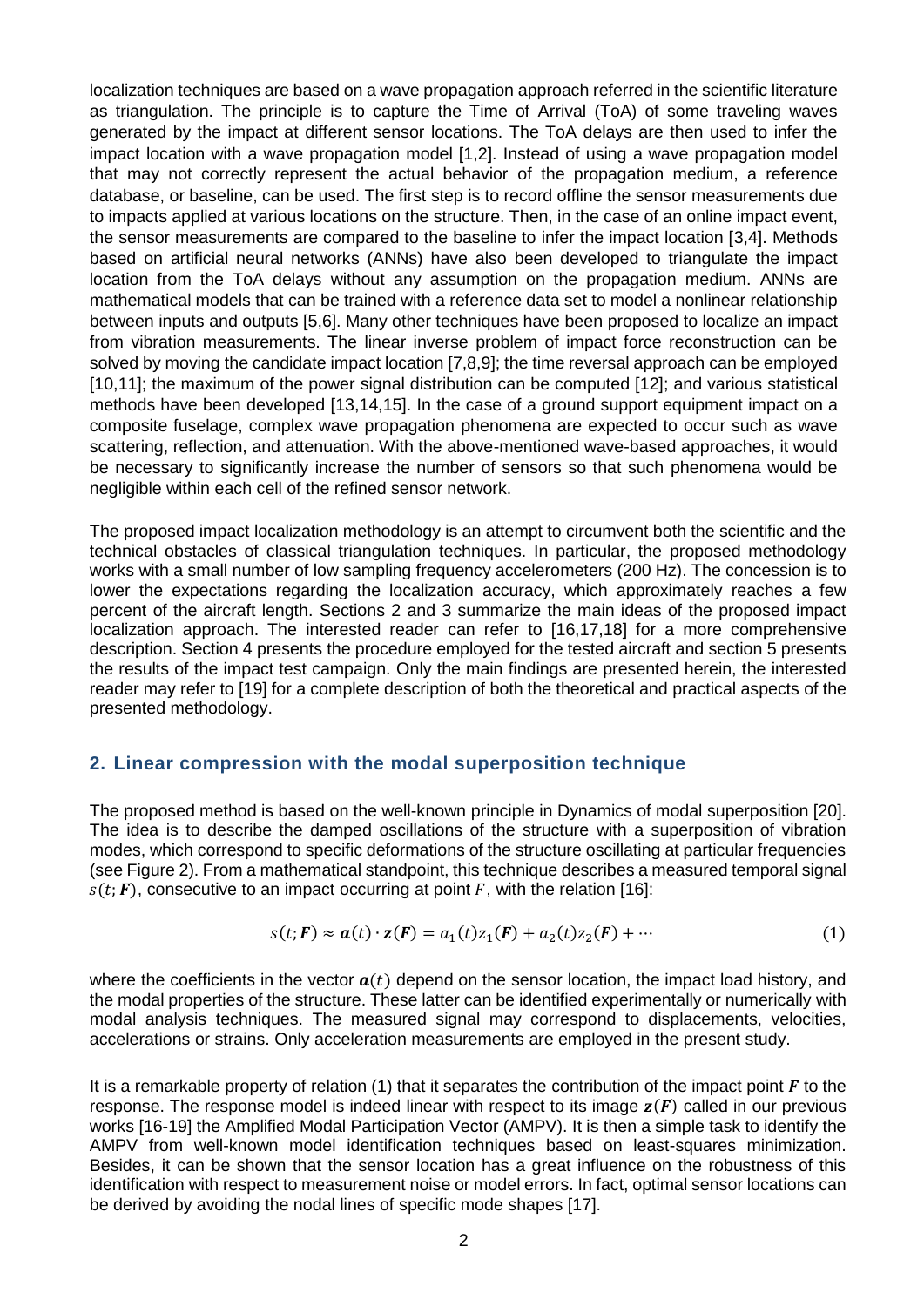In theory, the sum (1) goes to infinity but with smaller contributions as the natural frequencies of the associated modes increase. Therefore, the vibration response model can be compressed by truncating the sum up to a finite rank. This compression is furthermore linear in the sense that the impact point  $\vec{F}$  only changes the proportions in which the vibration modes are excited through the coefficients  $z_i(\textbf{\textit{F}})$ . It can also be appreciated that the impact intensity only scales the AMPV but does not change the proportions in which the modes are excited due to the impact location. This observation is in fact a key feature for the robustness of the developed method which is insensitive to the impact intensity.



*Figure 2: Mode shapes, natural frequencies and modal damping of a composite panel manufactured by Airbus [18]*

## **3. Modal signature with a Discriminating Modes Family (DMF)**

It is shown in [16] that the vector  $z(F)$  can be seen as a signature of the impact point F in the vibration response. Indeed, if specific vibration modes are selected in the analysis, then the proportions in which these modes are excited depending on the impact location are unique. This can be explained as follows with an analogy with the commonly used triangulation techniques.

Triangulation techniques consist in capturing the Time of Arrivals (ToAs) of the elastic waves at various sensors locations. The ToAs are then two-by-two subtracted to define time delays between each pair of sensors. A wave propagation model is used (or implicitly used if the procedure resorts to a database) to compute for each ToA delay a set of possible impact locations called iso-propagation line [3]. Geometrically, the impact point belongs to the intersection set of these iso-propagation lines. The challenge is to adequately mesh the structure with sensors so that this intersection set reduces to a unique point, for any impact location, in order to get a unique solution to the localization problem.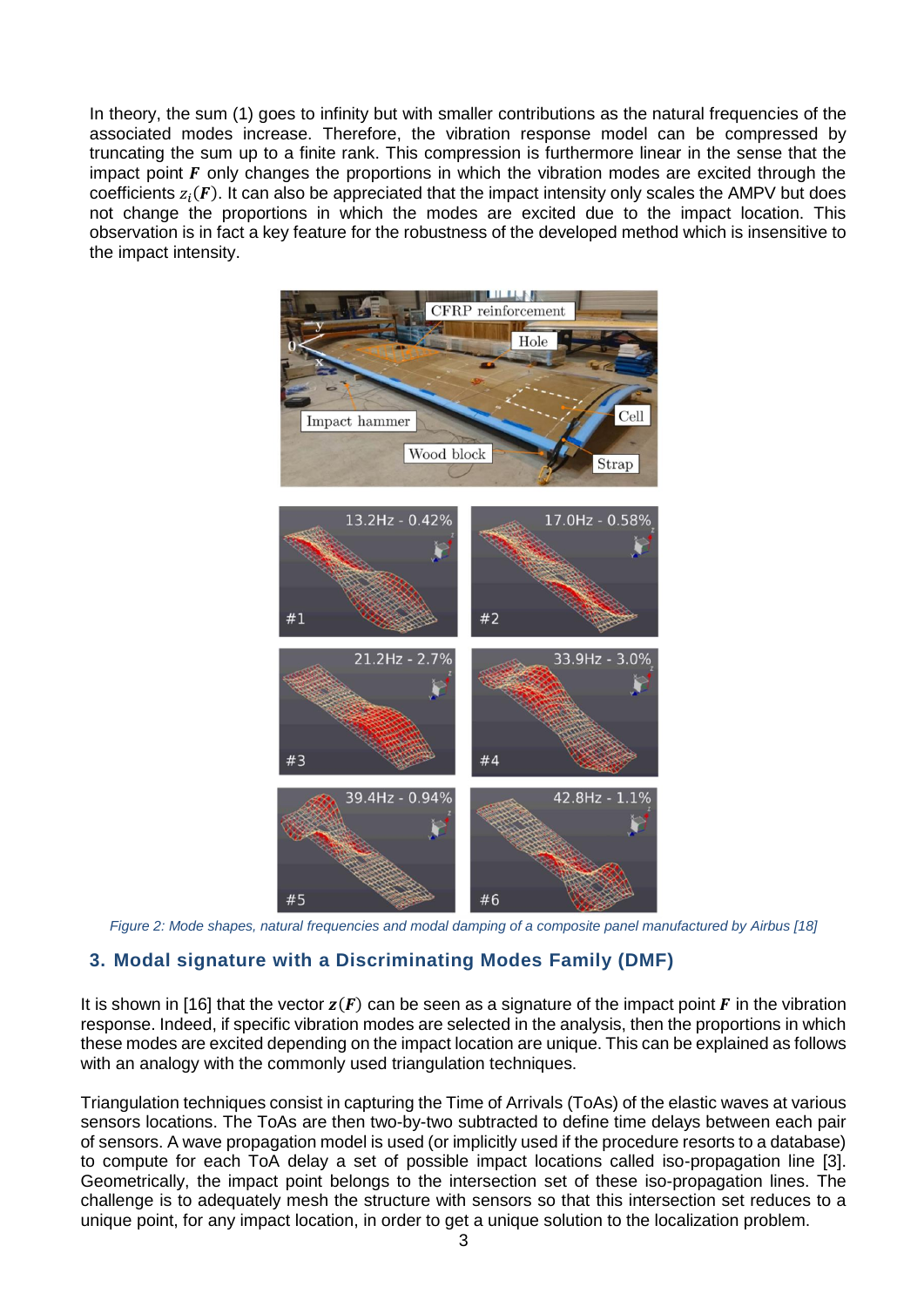By analogy [18], the proposed technique consists in defining iso-proportion lines that intersect at a unique point if appropriate vibration modes are selected in the analysis. An iso-proportion line is defined as a set of points such that two vibration modes are excited in the same proportion for any impact occurring along this line. In fact, this unique intersection criterion precisely indicates what terms can be truncated in the response model (1). For instance, in the case of a simply supported plate, it is analytically shown in [16] that only three specific modes satisfy this unique intersection point property. In general, numerical techniques can be used to identify these families of modes called Discriminating Modes Families (DMFs).

However, this approach does not lead to uniform localization performances in general. In fact, some vibration modes families can only be used to localize impacts applied on specific areas of the structure. The challenge with this approach is then to identify DMFs that cover the structure at best. The so-called Angular Robustness Maps (ARMs) can be computed [18] from the mode shapes of the structure to identify these DMFs. Figure 3 shows for instance the ARM of a composite panel manufactured by Airbus. The red areas indicate the impact locations for which the proposed approach will provide accurate and robust results. An impact in a blue area, however, may not be correctly localized with the vibration modes family associated to this ARM.



*Figure 3: Angular Robustness Map associated to seven mode shapes of the composite panel. Areas in green/red indicate the impact locations that can be identified with robustness and accuracy with the proposed localization technique [18]*

### **4. Procedure to localize impacts on a composite fuselage**

#### 4.1. Identification of the acceleration response model

Consider a cylindrical aircraft fuselage, initially at rest, subjected to an impact at time  $t = 0$  on point  $\mathbf{F} = (x, \theta)$ , with a force vector normal to the surface (transverse impact). This situation is depicted on Figure 4. The impact energy is assumed high enough to produce a global vibration response of the complete aircraft so that the modal superposition principles applies.



*Figure 4: Transverse impact on a cylindrical fuselage (aircraft axis* X *is oriented from front to rear) [19]*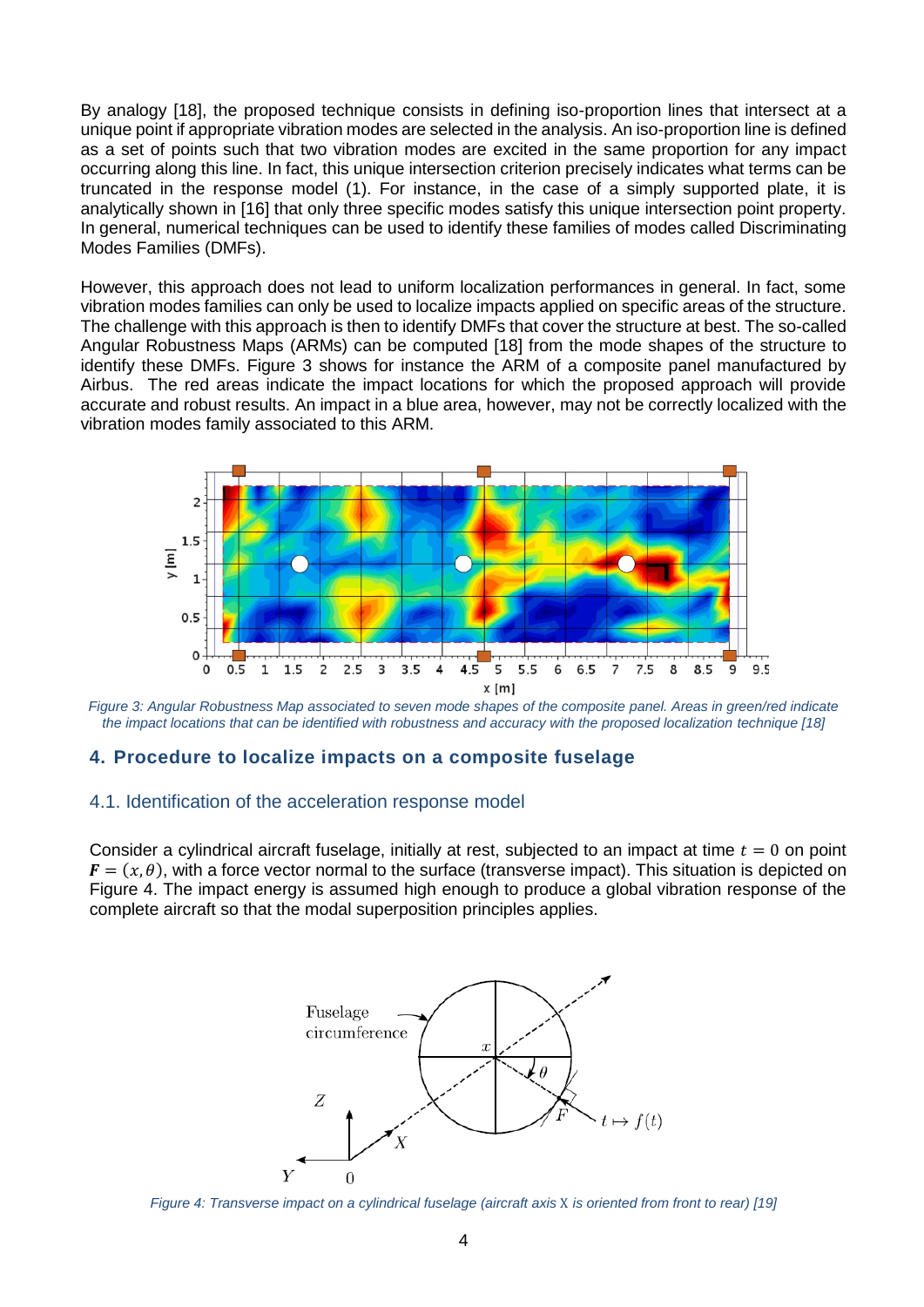In this study, only low-frequency vibration modes of the aircraft are considered (natural frequency lower than 15 Hz) so that the impact load history  $t \mapsto f(t)$  is assumed to be a Dirac function with intensity  $f_{\delta}$ . Let  $\phi^{(d)}_i(M)$  be the *i*-th mass-normalized mode shape of the structure evaluated at some point M on the fuselage along direction  $d.$  The measurement direction is denoted as  $m$  (either along the Y-axis or the  $Z$ -axis in this study) and the impact direction is denoted as  $n$  (normal to the surface). In these conditions, the acceleration response model  $s(t; F)$  at the sensor location  $C$  is given by [19]:

$$
s^{(m)}(t;F) \approx \sum_{i} \phi_i^{(m)}(C) \phi_i^{(n)}(F) f_\delta \ddot{g}_i(t)
$$
 (2)

where  $\ddot{g}_i$  is the second time derivative of the *i*-th modal impulse response function defined by  $g_i(t)$  =  $\omega_l^{-1}e^{-\eta_l\omega_{0}t}$  sin $(\omega_i t)$ , with  $\omega_{0i}$  and  $\eta_i$  the natural frequency and the damping of the *i*-th mode, and  $\omega_i^2 = \omega_{0i}^2(1-\eta_i^2)$ . It is straightforward to reorder the terms in (2) to identify a model response as (1):  $a_i(t) = \phi_i^{(m)}(C) \ddot{g}_i(t)$  and  $z_i(F) = f_\delta \phi_i^{(n)}(F)$ . The modal parameters in the coefficients  $a_i(t)$  can be identified from an Experimental Modal Analysis (EMA) of the structure.

Note that relation (2) exhibits a direction coupling: an impact applied along the  $Y$ -axis may produce a vibration response along the  $Z$ -axis. This difficulty can be solved by considering a frequency band over which the vibration modes are purely planar. Fortunately, this is precisely the case in the range  $3$ Hz-11Hz for the tested aircraft. In such a frequency band, the acceleration response in the  $Y$ direction (respectively, in the  $Z$ -direction) is uniquely linked to the  $Y$ -component (respectively, the  $Z$ component) of the impact force:

$$
s^{(Y)}(t;F) \approx \boldsymbol{a}^{(Y)}(t) \cdot \mathbf{z}^{(Y)}(F) \tag{3}
$$

$$
s^{(Z)}(t;F) \approx \mathbf{a}^{(Z)}(t) \cdot \mathbf{z}^{(Z)}(F) \tag{4}
$$

where  $z_i^{(Y)}(F) = f_Y \phi_i^{(Y)}(F)$  and  $z_i^{(Z)}(F) = f_Z \phi_i^{(Z)}(F)$  with  $f_Y^2 + f_Z^2 = f_\delta^2$ . The acceleration response models (3-4) are identified with a simple least-squares minimization from the measurements of 6 biaxis accelerometers with a sampling frequency of 200Hz (see Figure 5). The complete model identification procedure that has been used in the experiments is in fact slightly more complicated since the impact energies were not sufficient to excite the whole aircraft, and also because the impact time is an additional unknown of the problem (see flowchart in Figure 7).



*Figure 5: Positions of the 6 bi-axis accelerometers on the tested aircraft. The measurements of the secondary sensors are used to detect what half of the aircraft has been impacted (front or rear). The measurements of the primary sensors are used to identify the acceleration response models in directions Y and Z. [19]* 

#### 4.2. Impact localization technique

With the proposed approach, the impact localization problem consists in identifying the two coordinates x (axial localization) and  $\theta$  (angular localization) of the impact point from the AMPVs  $z^{(Y)}(F)$  and  $z^{(Y)}(F)$  previously identified from the acceleration measurements. The axial localization is performed with the collinearity research procedure presented in [18]. This technique consists in identifying the lines of the modal matrix that are roughly collinear to the AMPVs (see Figure 6). The outputs are the axial coordinate x and the two components  $f_Y$  and  $f_Z$  of the impact force vector. The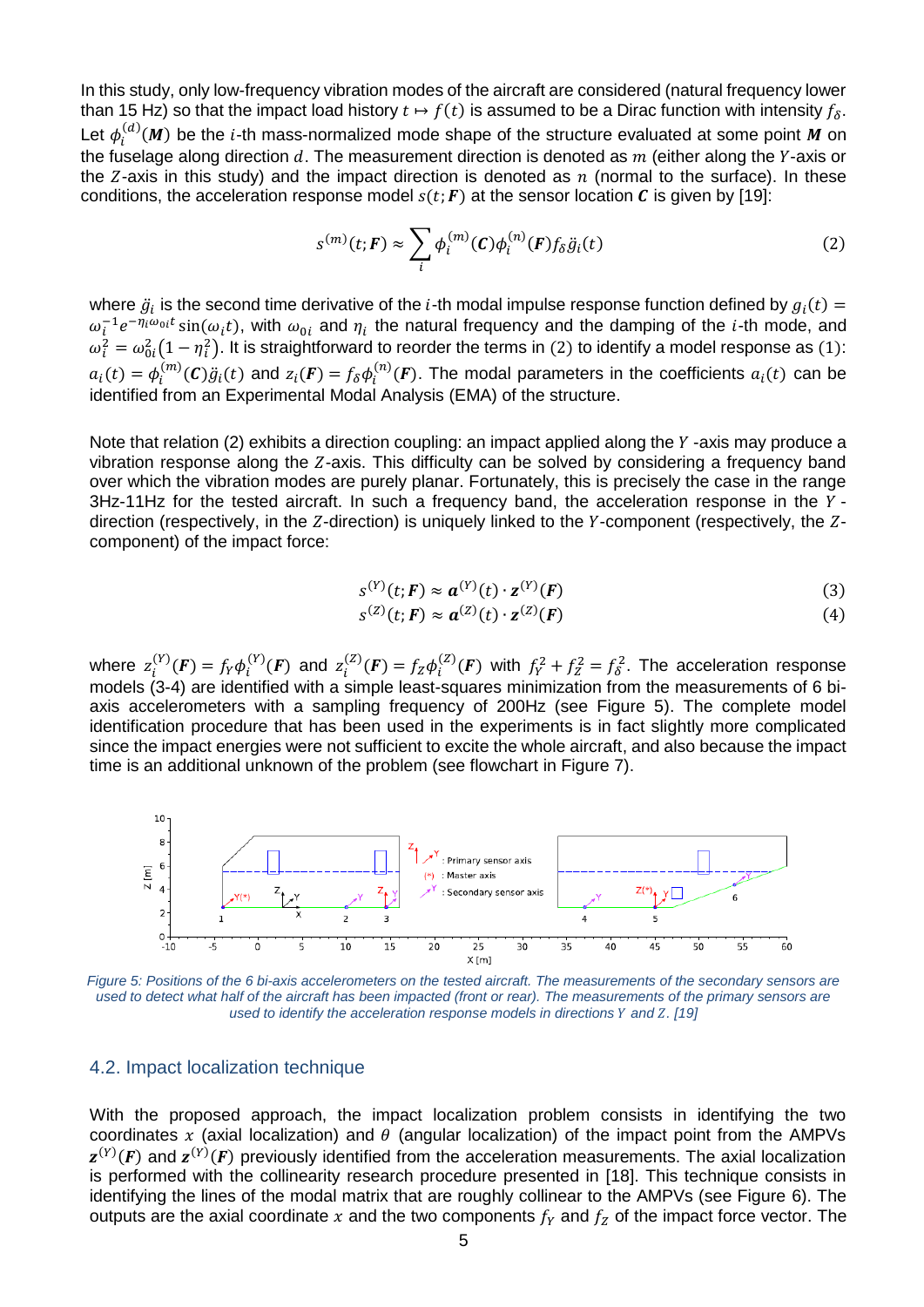angular coordinate is identified from the simple geometrical relation tan  $\theta = f_z/f_y$  (see Figure 4).



*Figure 6: Illustration of the collinearity research procedure employed to perform the reverse link*  $z(F) \rightarrow F$  *[19]* 

### 4.3. Flowchart

Figure 7 summarizes the complete impact identification procedure. An Experimental Modal Analysis (EMA) of the aircraft has been performed prior the impact tests to identify the vibration modes within the frequency band 1Hz-15Hz. The localization procedure resorts to three distinct DMFs: modes 7- 9,11 to identify  $z^{(Y)}(F)$  for an impact applied on the front half of the aircraft and modes 3-5-11 for the rear half; modes 6-8-10 to identify  $z^{(Z)}(F)$  for an impact applied on either half of the aircraft. Recall that this uncoupling between directions  $Y$  and  $Z$  is a simplification made possible by the fact that the mode shapes of the tested aircraft are purely planar within the frequency band of interest.

Figure 8 illustrates the different steps of a single impact localization for an impact applied on the bottom/right of the rear passenger door. As described in the flowchart presented in Figure 7, all the measurements of the secondary sensors are used to determine the sensor responding first. In the present case, the latter is the rear sensor 6Y (see Figure 5) and hence the detected half is the rear. The measurements of the rear primary sensors (5Y and 5Z) are then used for the model identification step. The spectrum reconstruction of the measured acceleration signal 5Z is presented to illustrate that the contributions of the DMF modes in the  $(OXZ)$ -plane have been correctly captured (reconstruction of the blue curve within the DMF bandwidth).



*Figure 7:* Flowchart of the impact identification procedure (left) and mode shapes extracted within the range 1Hz-15Hz with an EMA of the tested aircraft (right) [19]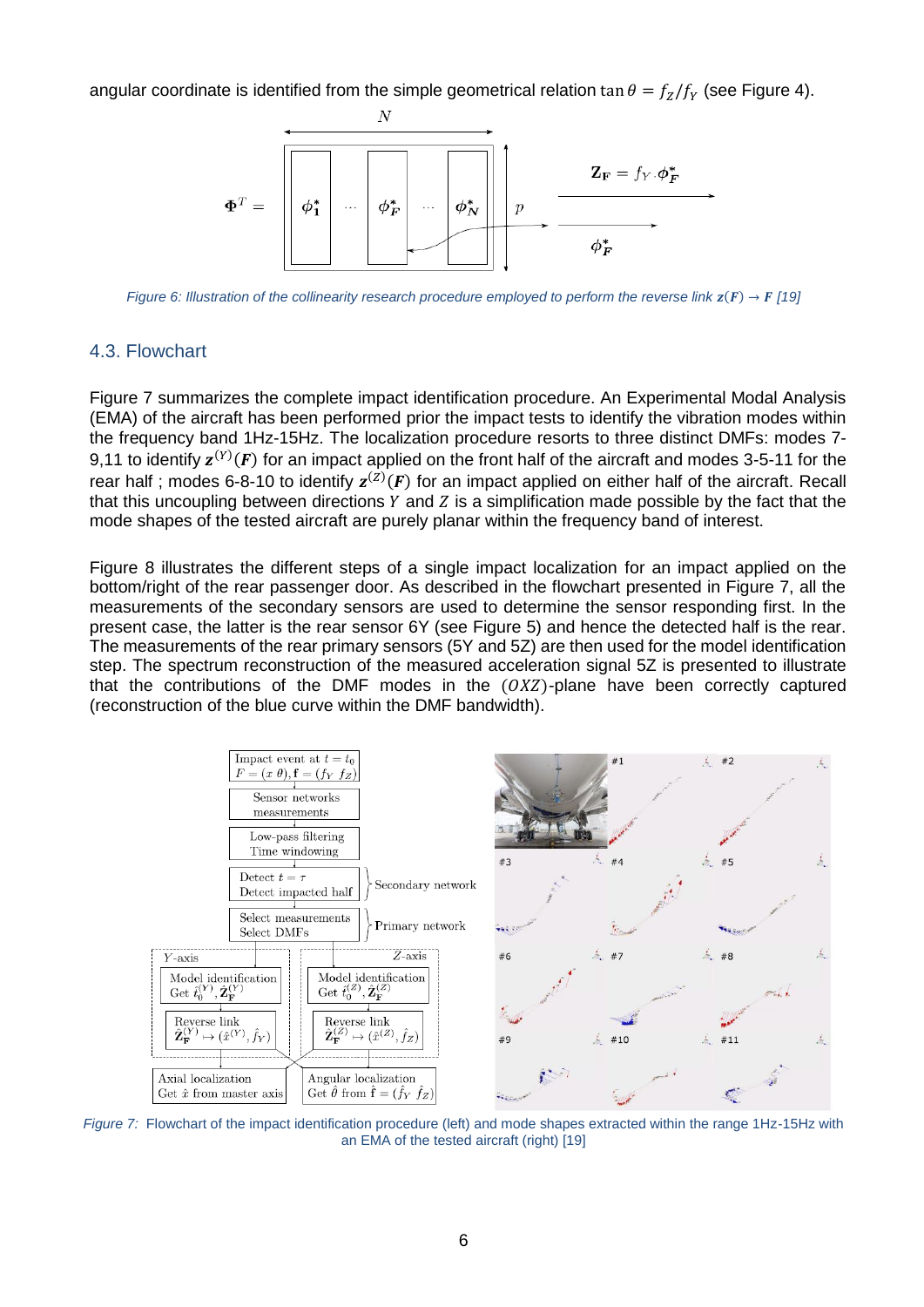

*Figure 8: Illustration of the program flowchart for the impact applied at*  $x = 52$ *m and*  $z = 5$ *m (bottom right of the rear PAX* door). (1) Detection of the impacted half. (2) Selection of rear primary sensor measurements. (3) Spectrum reconstruction of *5Z measurements with*  $(OXZ)$  *DMF modes.* [19]

### **5. Experimental results on the aircraft Airbus A350-900 MSN003**

#### 5.1. Set up

The aircraft is an Airbus A350-900 on ground without engines (see Figure 9). The fuselage skin and the main components of the structure (stringers in the axial direction and frames in the radial direction) are made of composite materials. The aircraft has been impacted on the external skin of the fuselage by a 5.5 kg hand-held impact hammer from PCB Piezotronics, 086D50. Therefore, the applied impacts during these tests have a much lower energy than the impacts that may occur during the operational life of an aircraft [21]. In addition, it has been observed that the vibrations induced by the impact hammer did not propagate well from one end of the aircraft to the other end (strong signal attenuation). This is why a secondary network is dedicated to the detection of which half has been impacted (front or rear). The primary sensor measurements for the model identification step are then selected in accordance with the impacted half. Table 1 summarizes the parameters of the set up and the selected DMFs for the impact identifications.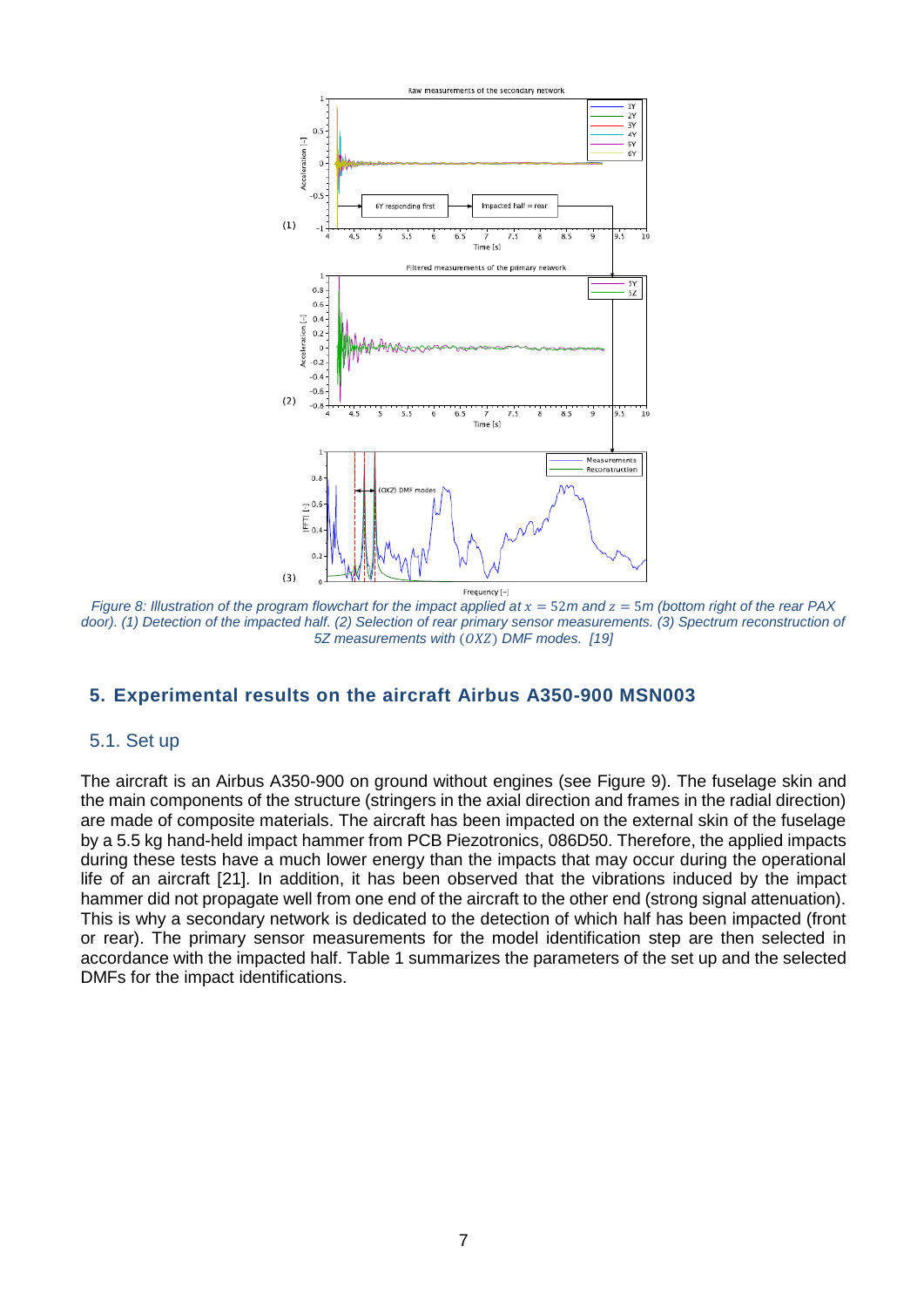

*Figure 9: (a) Tested aircraft (A350-900 MSN003). (b) Impact locations around the rear passenger door. (c) Impact hammer. [19]*

| Aircraft                  | Length: 65 m<br>Fuselage: composite skin, composite stiffeners                                                                                                                                                |
|---------------------------|---------------------------------------------------------------------------------------------------------------------------------------------------------------------------------------------------------------|
| <b>Sensors</b>            | Six bi-axis accelerometers from PCB Piezotronics,<br>356A14 distributed along a line of the aircraft belly<br>Measurement axes: Y and Z<br>Sampling frequency: 200 Hz<br>Acquisition duration: 5 s            |
| <b>Acquisition system</b> | Data Physics ABACUS<br>LMS Test Lab 15A                                                                                                                                                                       |
| Methodology parameters    | DMF (OXY) front half: $\phi_7$ , $\phi_9$ , $\phi_{11}$<br>DMF (OXY) rear half: $\phi_3, \phi_5, \phi_{11}$<br>DMF (OXZ) front and rear: $\phi_6$ , $\phi_8$ , $\phi_{10}$<br>Dispersion factor: $\gamma = 2$ |

*Table 1: Parameters of the set up and selected DMFs from the Experimental Modal Analysis [19]*

## 5.2. Localization results

The impacts have been applied at 23 different locations according to a typical distribution of impacts on a fuselage during its operational life. The impact locations are mainly concentrated around the passenger and cargo doors on the lower half of the fuselage. For simplicity during the tests, all the impacts have been applied on the left side of the aircraft. No impact has been applied on the central section of the fuselage (between 16m and 34 m), which is obstructed by the wings of the aircraft. In addition, all the impacts have been applied thrice per location to test both the accuracy and the robustness of the proposed impact localization method.

Figure 10 presents the localization maps of the three series of impacts. A red cross represents an actual impact location and a black cross represents an estimated location. The mean localization error for all the impacts is equal to 2m, which roughly corresponds to a few percent of the aircraft length. This performance, in terms of mean localization error compared to a characteristic dimension of the structure, is consistent with other experimental validations on a metallic plate in [16,17] and a stiffened composite panel in [18]. In this case, it can be appreciated that 100% of the applied impacts are detected with only six accelerometers (no stand-alone red crosses) and a simple modal model of the aircraft. It reveals that the contributions of the DMF modes are correctly extracted from the measured vibration responses, even if the reconstructed frequency band is small with respect to the actual frequency content of the measured signal (see Figure 8). Besides, it is observed that the localization error in the Z-direction is lower (0.7 m) than the mean localization error in the X-direction (1.6 m). This is because the axial localization is achieved with a technique using low-frequency mode shapes of the aircraft that slowly vary along the  $X$ -axis (see Figure 7). The  $Z$ -coordinate of the impact point is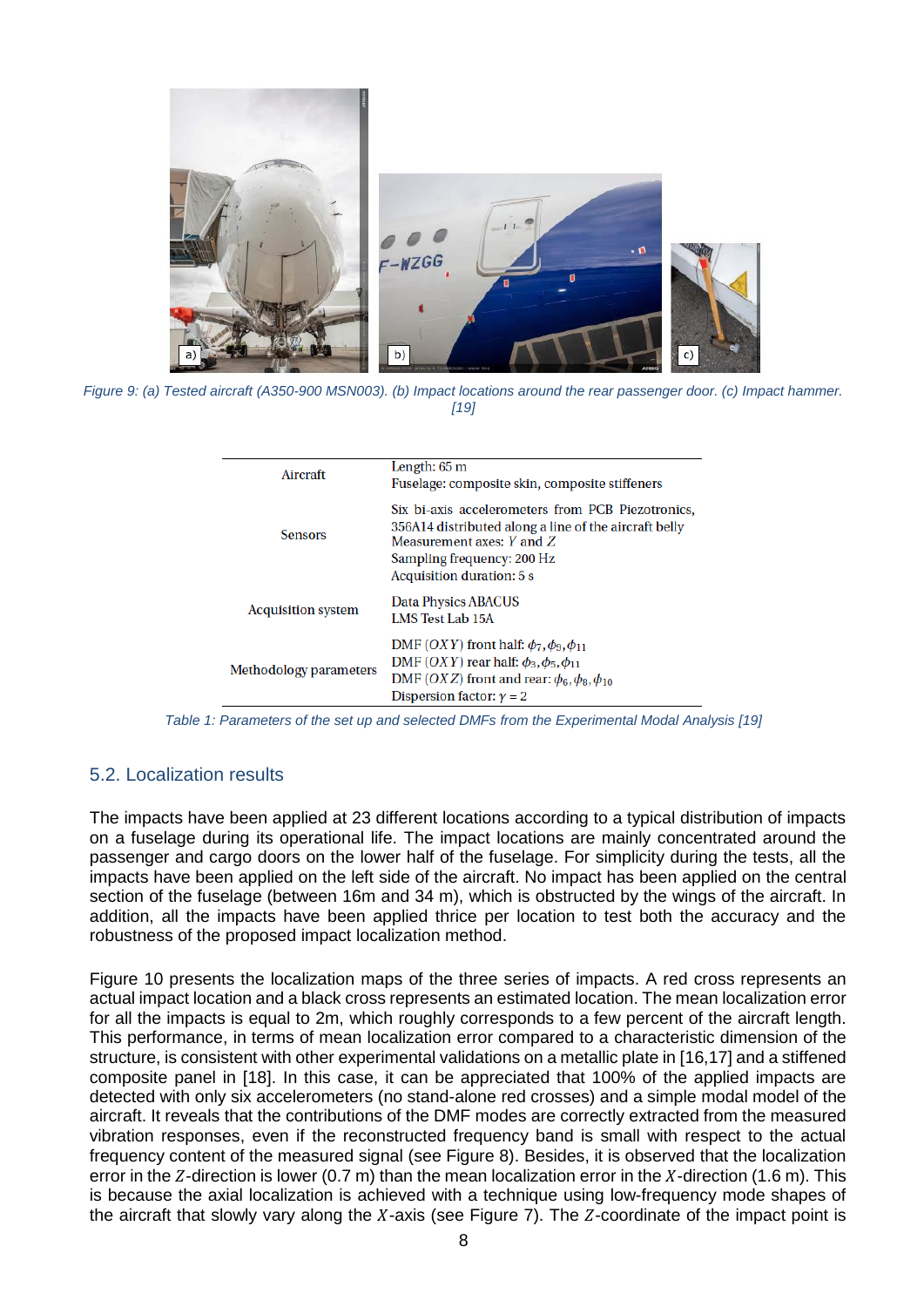estimated by another approach based on the estimation of the impact force direction.



*Figure 10: Localization maps for the three series of impacts. Red cross: actual impact location. Black cross: estimated impact location. [19]*

# **6. Conclusion**

This paper presents an original and efficient methodology for localizing impacts and reconstructing the applied load history on a composite fuselage from the vibration measurements of a small number of accelerometers. The proposed technique consists in extracting specific modal participations as a signature of the axial coordinate of the impact point. The angular coordinate is estimated from the identification of the impact force vector assumed normal to the fuselage surface. An impact test campaign has been performed in outdoor conditions on a complete A350 aircraft at scale 1:1. The methodology, initially carried out on a simply supported 40cm x 40cm metallic slab (with help of one sensor only), then on a complete piece of composite structure 9m x 3m, is performing successfully on the aircraft, with help of six sensors only. We observed the same mean localization error with respect to a characteristic length of the impacted structure  $(-4%)$ . The localization results show that the applied impacts are identified with satisfactory accuracy with respect to the complexity and the dimension of the studied structure. These results are promising to develop in future works a more advanced impact identification system.

# **7. Copyright Statement**

The authors confirm that they, and/or their company or organization, hold copyright on all of the original material included in this paper. The authors also confirm that they have obtained permission, from the copyright holder of any third party material included in this paper, to publish it as part of their paper. The authors confirm that they give permission, or have obtained permission from the copyright holder of this paper, for the publication and distribution of this paper as part of the ICAS proceedings or as individual off-prints from the proceedings.

## **References**